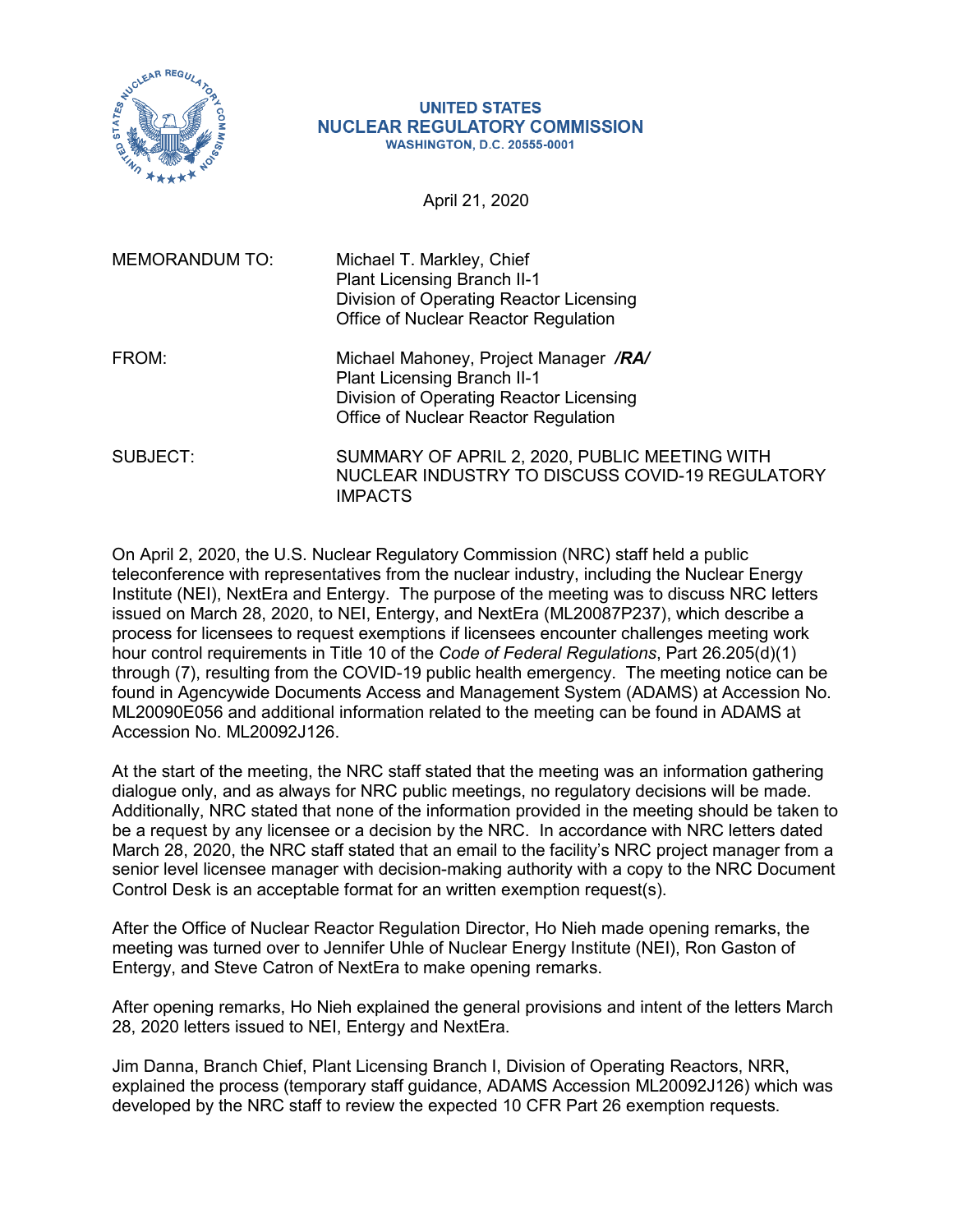Tom Basso of NEI and George Gellrich of Exelon asked questions to the NRC related to the following:

- Clarification on entry criteria by which a station could submit for the exemption to 10 CFR 26.205(d)(1)-(7), as provided by the subject letter.
- Clarity on the statement in the letter "a licensee's staffing levels are affected by the COVID-19 PHE."
- Nuclear stations that may need to deviate from the exemption letter dated March 28, 2020, intend to include a statement regarding deviations a justification it in the email request .
- Nuclear stations intention of starting the 60-day period exemption allowance time upon implementation of the exemption.
- Circumstances of the use of waivers as described in 10 CFR 26.207.

No regulatory decisions were made in the meeting.

During the public question and answer session of the meeting, NRC staff addressed questions on the following topics:

- Work site protocol for on-site workers during refueling outages.
- Licensees requirement to register and track refueling workers.
- Work week for refueling workers based on the March 28, 2020 letter, which now extends shifts for 16 hours per day and up to 86 hours for any 7-day period.
- Use of "super crews" at nuclear power plants and whether they are included in licensees pandemic plans.
- Status of "super crews," related commuting to the sites verses being sequestered at the sites.
- NRC requirements related to "super crews."
- Licensee deviations from the 5 criteria in the March 28, 2020 letter.
- Potential impacts, due to staffing reductions, to not performing all maintenance or inspections during upcoming refueling outages.
- Social distancing implementation at nuclear power plants.
- NRCs COVID-19 response coordination with HHS and DHS.

Enclosure: List of Attendees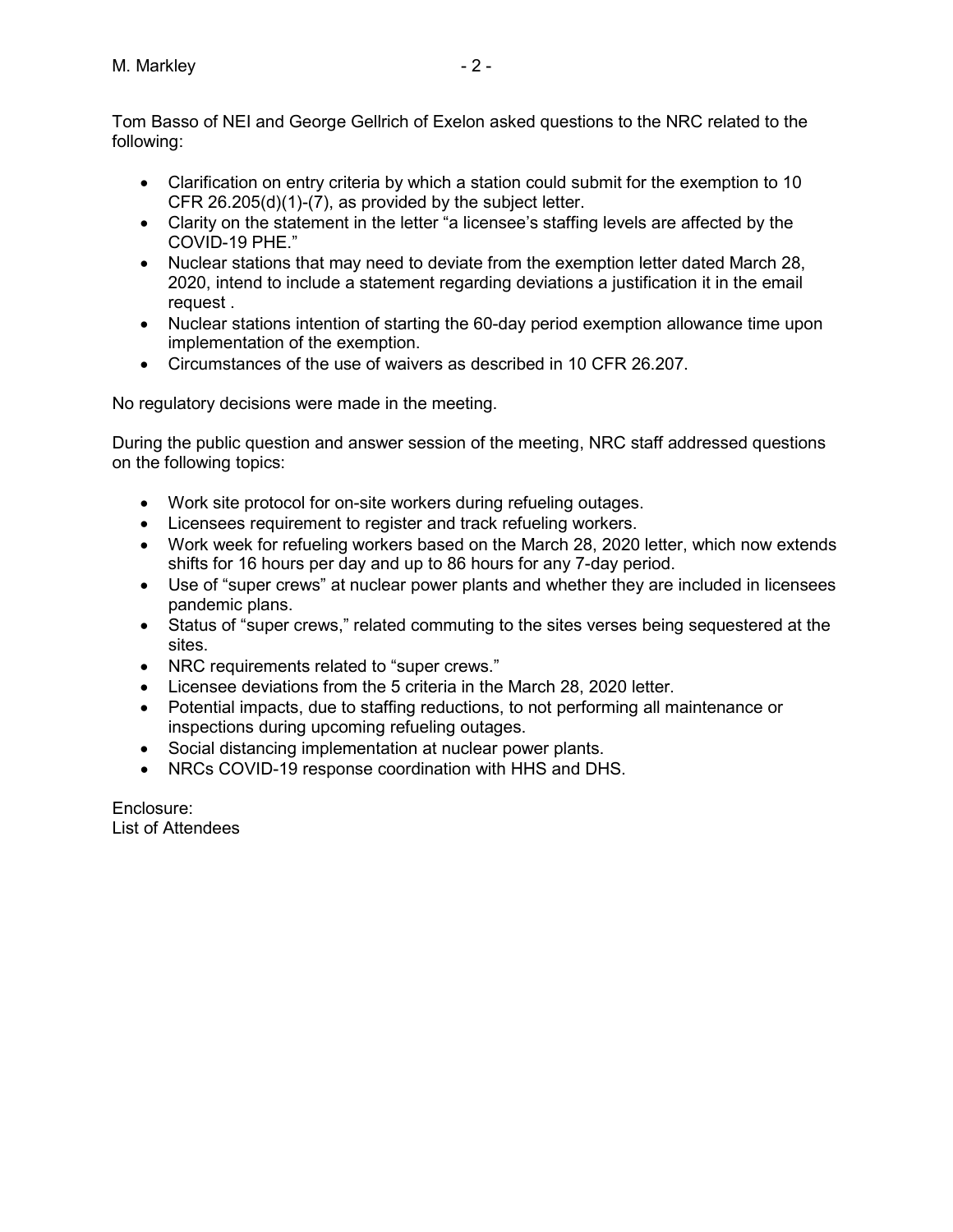### SUBJECT: SUMMARY OF APRIL 2, 2020, PUBLIC MEETING WITH NUCLEAR INDUSTRY TO DISCUSS COVID-19 REGULATORY IMPACTS DATED APRIL 21, 2020

#### **DISTRIBUTION**:

**PUBLIC** PM Reading File RidsACRS\_MailCTR Resource RidsNrrDorl Resource RidsNrrLAKGoldstein Resource RidsOpaMail Resource EMiller, NRR

### **Meeting Notice:** ML20090E056 **Additional Meeting Information**: ML20092J126

|               | ADAMƏ ALLESSIDII NO MILLU IUUL ƏJ I |                    | via e-man           |
|---------------|-------------------------------------|--------------------|---------------------|
| <b>OFFICE</b> | NRR/DORL/LPL2-1/PM                  | NRR/DORL/LPL2-1/LA | INRR/DORL/LPL2-1/BC |
| <b>NAME</b>   | MMahoney*                           | KGoldstein*        | MMarkley*           |
| <b>DATE</b>   | 04/15/2020                          | 04/15/2020         | 04/20/2020          |
| <b>OFFICE</b> | INRR/DORL/LPL2-1/PM                 |                    |                     |
| <b>NAME</b>   | MMahoney*                           |                    |                     |
| <b>DATE</b>   | 04/21/2020                          |                    |                     |
|               |                                     |                    |                     |

## **ADAMS Accession No.: ML20100F531 \*via e-mail**

**OFFICIAL RECORD COPY**